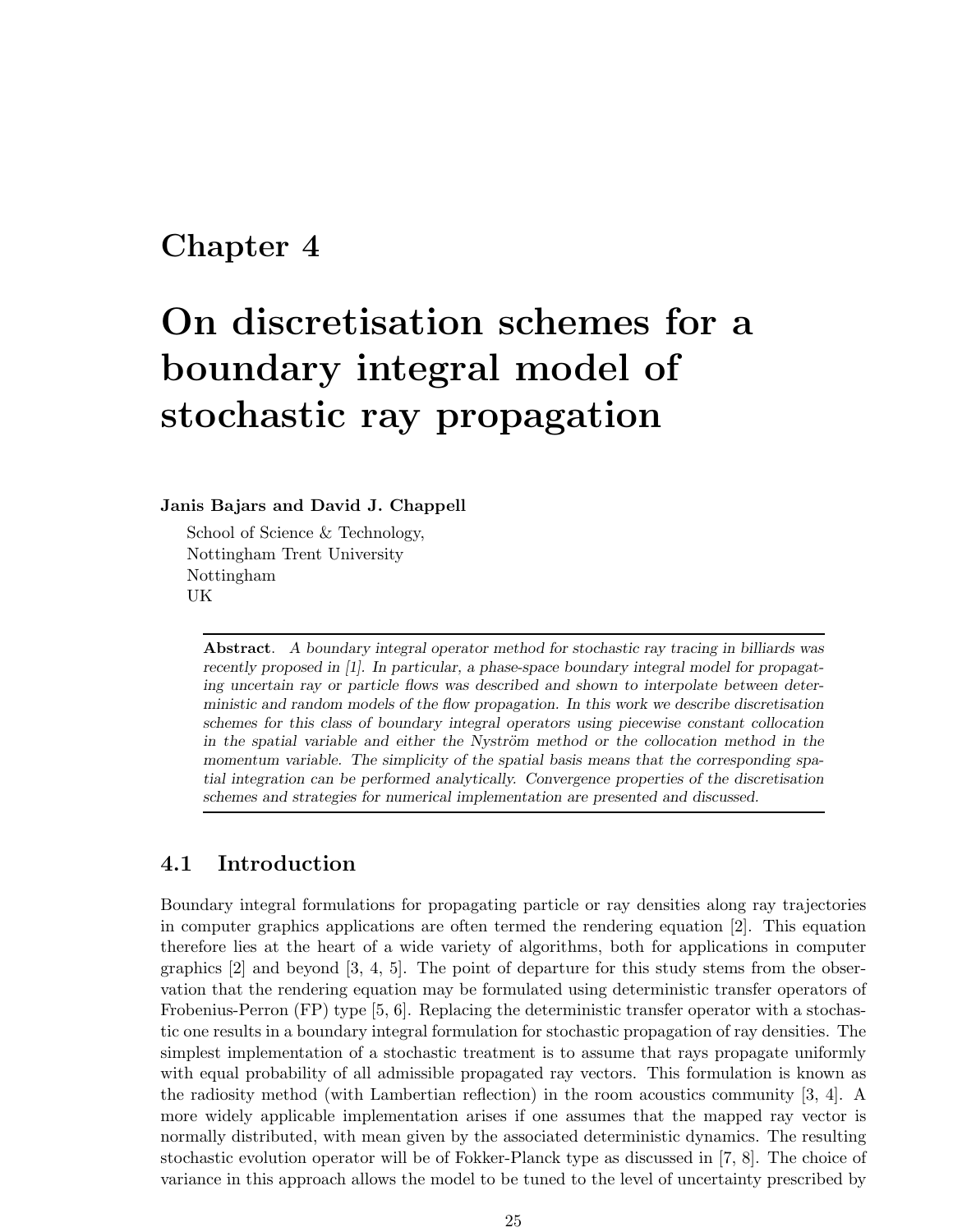the application. Example applications arise in fluid dynamics [9], weather forecasting [10], linear wave dynamics or in general in describing the evolution of phase-space densities of a dynamical system.

In this work, we discuss two possible discretisation schemes for a family of boundary integral operators for stochastic ray propagation. Our discretisation strategy is based on a piecewise constant collocation method in the spatial variable, together with an exact integration procedure for the corresponding spatial integral. For the momentum variable we apply the Nyström method, which takes care of the integral over the momentum variable within the discretisation approach, or the collocation method, which separates dependence of the integral over the momentum variable from the discretisation approach. We then discuss the implementation strategies and convergence properties of the discretisation schemes.

### 4.2 Boundary integral operator model for the stochastic propagation of phase-space densities

Consider phase-space in two-dimensions with position vector  $\mathbf{r} \in \mathbb{R}^2$  and momentum (or slowness) vector  $\mathbf{p} \in \mathbb{R}^2$ . Let  $\Omega$  denote a finite two-dimensional domain with an associated speed of propagation c. The Hamiltonian  $\hat{H} = c|\mathbf{p}| = 1$  describes the ray trajectories within  $\Omega$  between reflections at the boundary  $\Gamma = \partial \Omega$ . We write the phase-space coordinates on the boundary of  $\Omega$  as  $X = (s, p)$ , where s is an arc-length parametrisation of  $\Gamma$  and  $p = c^{-1} \sin(\theta)$  is the tangential component of the momentum vector **p** at the point s, where  $\theta \in (-\pi/2, \pi/2)$  is the angle between the trajectory leaving the boundary at s and the normal vector to  $\Gamma$  (also at s).

The stochastic propagation of a density  $\rho$  through phase-space is described by an operator of the form [1]

$$
\mathcal{L}_{\sigma}\rho(X) = \int_{Q} f_{\sigma}(X - \varphi(X'))\rho(X') dX'. \tag{4.1}
$$

Here  $Q = \Gamma \times (-c^{-1}, c^{-1})$  denotes the phase-space on the boundary and  $\varphi : Q \to Q$  defines the boundary flow map, which maps a vector in  $Q$  to another vector in a subset of  $Q$ , leading to a deterministic evolution of the form  $\varphi(X') = X$ , where  $X' = (s', p')$  and  $X = (s, p)$ . Geometrically,  $\varphi$  corresponds to the composition of a translation (from s' to s) and a rotation to the direction corresponding to a specular reflection. The kernel of the boundary integral operator (4.1) is given by a probability density function (PDF)  $f_{\sigma}$  such that

$$
\int_{Q} f_{\sigma}(X) dX = 1,\tag{4.2}
$$

and  $\sigma$  is a parameter set controlling its shape.

With reference to applications in vibro-acoustics, this probabilistic behaviour could be attributed to, for example, uncertain fluctuations in the wave speed  $c$ , roughness of the reflecting surface or uncertainties in the boundary conditions/source terms. In all cases we assume that the total energy  $H = c|\mathbf{p}| = 1$  remains fixed and that the total probability is conserved, that is, condition (4.2) holds throughout. Note that in contrast to the models considered in [7, 8], the range of integration in the domains considered here is in general bounded, which has implications for the choice of suitable PDFs  $f_{\sigma}$ . The simplest case is to take  $f_{\sigma} = const$ , upon which one arrives at a model describing propagation to all admissible positions and directions with equal probability. The system is thus by definition ergodic and independent of the underlying classical dynamics. In general, we would like to arrive at a stochastic operator which includes both deterministic propagation and the random propagation model described above as limiting cases [1]. In addition, the PDF  $f_{\sigma}$  needs to obey conditions on the sampling ranges due to the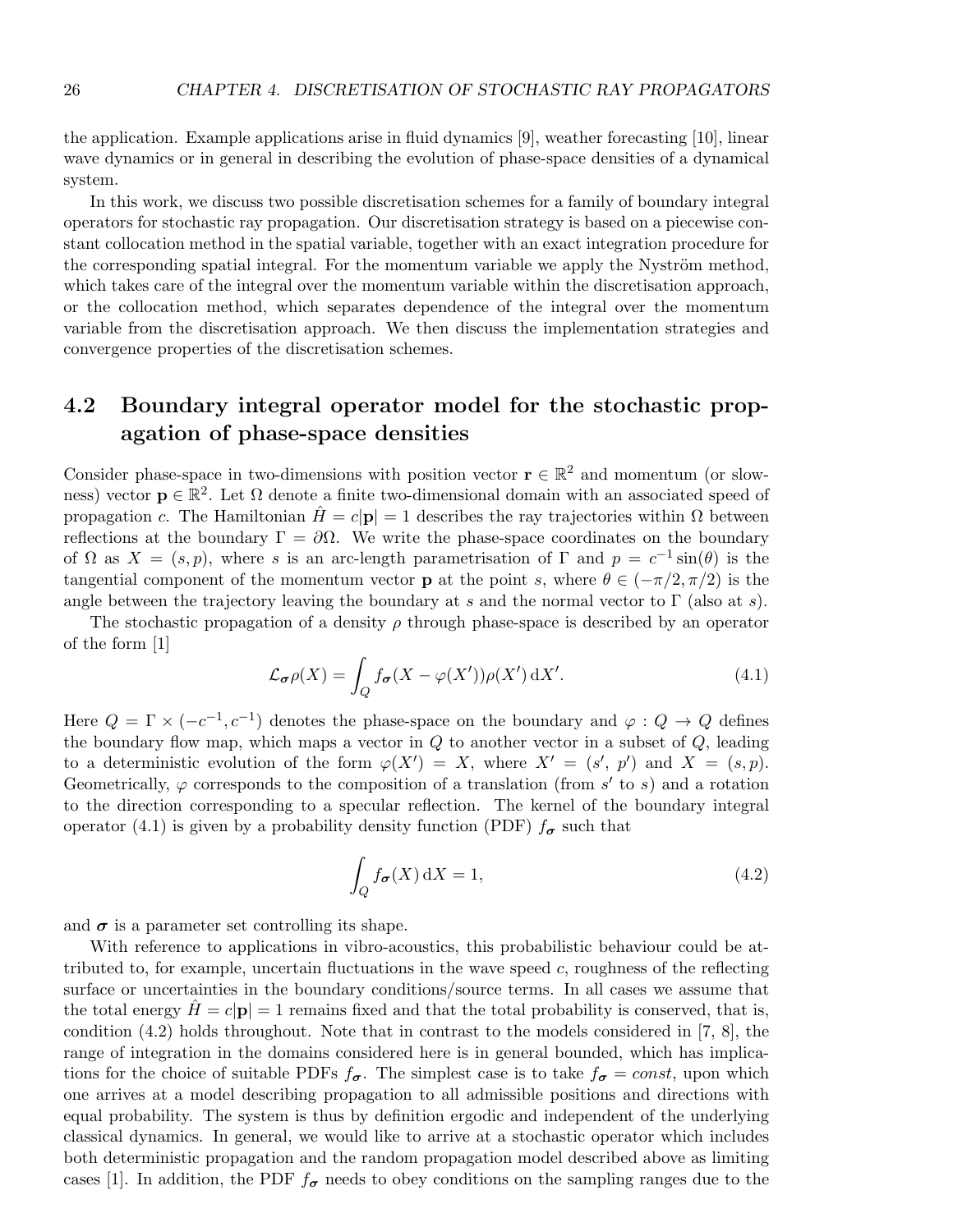

Figure 4.1: Source: Ref. [1]. Tracking ray trajectories via a noisy boundary map and truncation limits  $s^{\pm}$  for the random variable  $s_{\varepsilon}$ .

limited range of the boundary map  $\varphi$ . For simplicity, we will restrict to convex domains  $\Omega$  to avoid additional complications due to incorporating visibility functions.

For an initial boundary distribution  $\rho_0$  on Q, the final equilibrium distribution (including contributions from arbitrarily many reflections) may be computed using the following boundary integral equation (see for example [1] and [5]):

$$
(I - \mathcal{L}_{\sigma})\rho = \rho_0. \tag{4.3}
$$

Note that for the solution  $\rho$  to converge, energy losses must be introduced into the system, which could take place at the boundaries themselves, or along the trajectories. In general, a weight factor w will be added inside the integral in the definition of  $\mathcal{L}_{\sigma}$  which contains a dissipative term, and for the extension to multiple domains connected at interfaces  $w$  will also contain reflection/transmission probabilities at these interfaces.

We may interpret the evolution given by the operator in Eq. (4.1) as originating from a stochastic boundary map  $\varphi_{\sigma}$  with added noise, that is,

$$
\varphi_{\sigma}(X') = X \n= \varphi(X') + X_{\varepsilon},
$$
\n(4.4)

where  $X_{\varepsilon} = (s_{\varepsilon}, p_{\varepsilon})$  are random variables drawn from the PDF  $f_{\sigma}$ . Note that  $s_{\varepsilon}$  is understood as a shift in (anti-clockwise) direction. For  $X \in Q$  given, we have to ensure that  $\varphi(X') = X - X_{\varepsilon}$ is in the range of the deterministic map  $\varphi$ ; this yields restrictions on the possible values of  $X_{\varepsilon}$ and thus on the domain of  $f_{\sigma}$ .

We express  $\varphi = (\varphi_s, \varphi_p)$  in terms of its position and momentum components and again write the initial coordinate as  $X' = (s', p')$ . The range of admissible values for  $\varphi_s(X')$  is  $[0, L) \setminus E(s')$ , where  $E(s')$  is the (closed) set of all points on the same straight edge as  $s'$ , see Fig. 4.1. Note that for curved edges we set  $E(s') = s'$  as shown in the right plot of Fig. 4.1. Furthermore, we have that  $\varphi_p(X') \in (-c^{-1}, c^{-1})$ . It is therefore necessary to truncate the ranges from which  $X_{\varepsilon}$ are sampled to the ranges where for fixed  $X, \varphi(X') \in ([0, L) \setminus E(s')) \times (-c^{-1}, c^{-1})$  in Eq. (4.4). Denoting these truncated ranges by  $(X^-, X^+)$  where  $X^{\pm} = (s^{\pm}, p^{\pm})$ , the PDF  $f_{\sigma}$  will have support on  $X_{\varepsilon} \in (X^-, X^+)$  only. A cut-off function  $\chi(X_{\varepsilon}; X^-, X^+)$  for restricting the support of  $f_{\sigma}$  to  $(X^{-}, X^{+})$  can be defined in the usual way using Heaviside step functions. Having obtained the domain of the PDF, we can now derive a PDF from an uncorrelated bivariate Gaussian distribution with mean  $\mathbf{0} = (0,0)$  and standard deviation  $\boldsymbol{\sigma} = (\sigma_1, \sigma_2)$ . A scaled PDF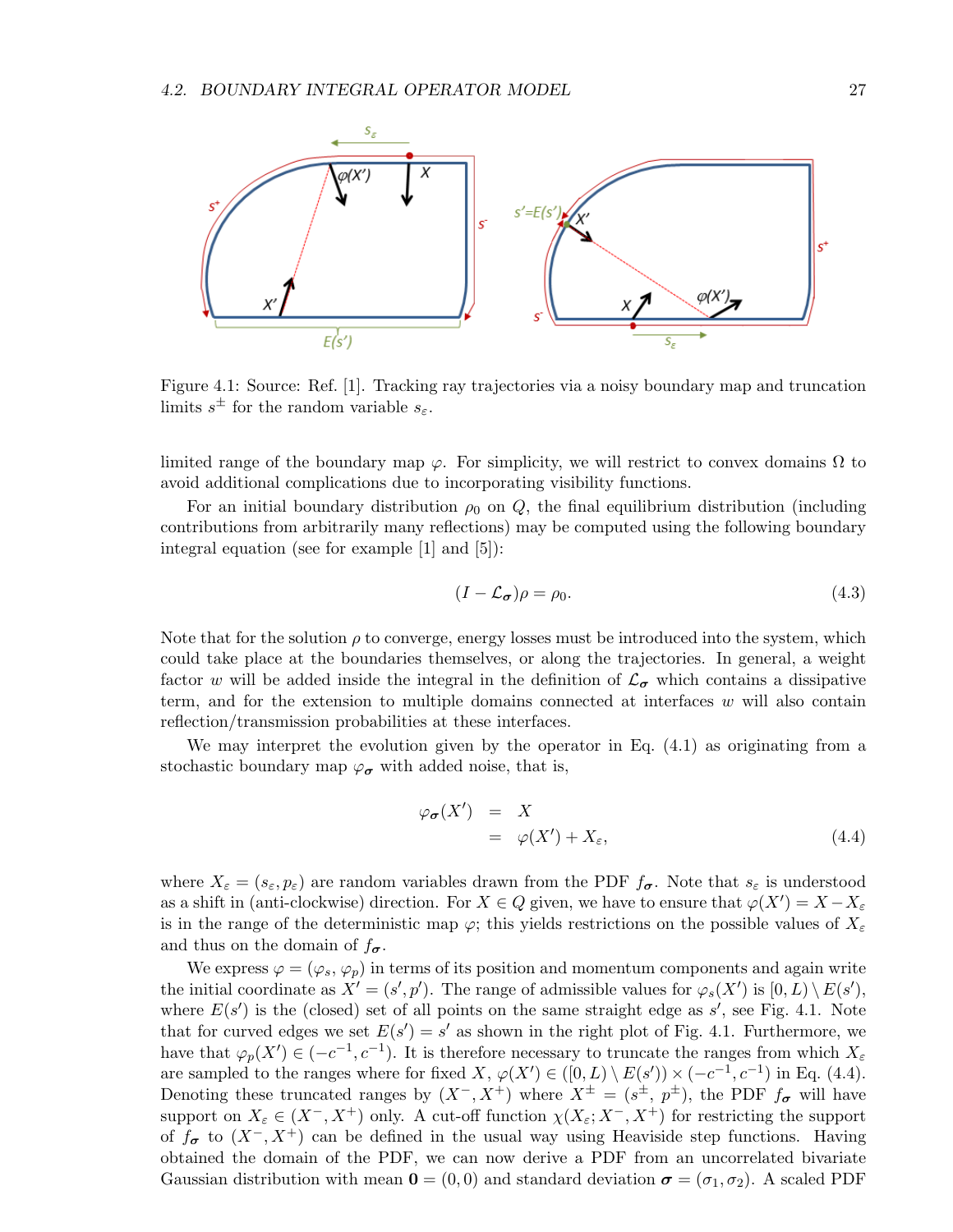is obtained by setting

$$
f_{\sigma}(X_{\varepsilon}; X^{-}, X^{+}) = \frac{\chi(X_{\varepsilon}; X^{-}, X^{+}) \exp\left(-\frac{s_{\varepsilon}^{2}}{2\sigma_{1}^{2}}\right) \exp\left(-\frac{p_{\varepsilon}^{2}}{2\sigma_{2}^{2}}\right)}{2\pi\sigma_{1}\sigma_{2}\psi_{\sigma_{1}}(s^{-}, s^{+})\psi_{\sigma_{2}}(p^{-}, p^{+})},
$$
(4.5)

where the scaling defined through  $\psi_{\sigma_1}$  and  $\psi_{\sigma_2}$  is given as

$$
\psi_{\sigma_1}(s^-,s^+) = \frac{1}{2} \left( \text{erf}\left(\frac{s^+}{\sqrt{2}\sigma_1}\right) - \text{erf}\left(\frac{s^-}{\sqrt{2}\sigma_1}\right) \right),\tag{4.6}
$$

and  $\psi_{\sigma_2}$  is defined analogously. The scaling ensures that the PDF satisfies condition (4.2) for the truncated sampling ranges specified through  $\chi$ . Note that the mean and variance of  $f_{\sigma}$  differs in general from that of the underlying Gaussian distribution, but can be computed from the PDF (4.5) using standard formulae.

Taking the limit of (4.5) as  $\sigma \to 0$  then the distribution becomes increasingly sharp and the bivariate Gaussian tends to a two-dimensional delta distribution localised around  $X_{\varepsilon} =$  $X - \varphi(X') = 0$ , which leads to a deterministic model. Taking the limit as  $\sigma_1$ , and  $\sigma_2$  go to ∞ and using the leading order asymptotic expansion of the error function about 0 returns a uniform distribution for  $s_{\varepsilon} \in (s^-, s^+)$  and  $p_{\varepsilon} \in (p^-, p^+)$ , leading to the fully stochastic regime described above. See [1] for a more complete discussion of the behaviour of  $f_{\sigma}$  in the limit of small and large  $\sigma$ .

#### 4.3 Discretisation of the boundary integral operator

In this section we detail the approximation of the boundary integral operator (4.1) and the energy density  $\rho(X)$ , where  $X = (s, p)$  as before. We begin our presentation with the discretisation using a piecewise constant collocation method in the spatial variable  $s$  and a Nyström method for the momentum variable p. Consider an N-sided closed convex polygon with boundary  $\Gamma$  and a local subdivision of each edge into a number of boundary elements. Then the approximation of the energy density  $\rho(X)$  on the boundary  $\Gamma$  may be written

$$
\rho(X) = \sum_{j=1}^{n} b_j(s)\rho_j(p),
$$
\n(4.7)

where  $n \geq N$  is the total number of boundary elements,  $\rho_j(p)$  are a set of directionally dependent expansion functions to be determined and  $b_i(s)$  are piecewise constant spatial basis functions, i.e.  $b_i(s) = 1$  if s lies on the jth element and zero elsewhere.

Substituting  $(4.7)$  into  $(4.1)$  we obtain

$$
\mathcal{L}_{\sigma}\rho(X) = \sum_{j=1}^{n} \int_{Q} f_{\sigma}(X - \varphi(X'))\rho_{j}(p')b_{j}(s') dX'
$$
  

$$
= \sum_{j=1}^{n} \int_{-c^{-1}}^{c^{-1}} \rho_{j}(p') \left[ \int_{e_{j}} f_{\sigma}(X - \varphi(X')) ds' \right] dp', \qquad (4.8)
$$

where  $e_i$  denotes integration over the j<sup>th</sup> boundary element. Note that the spatial integral with respect to  $s'$  appearing in  $(4.8)$  can be solved analytically in terms of the error function erf; this remains tractable if we include an additional damping factor of the form  $\exp(-\mu d(s, s'))$ , where  $\mu \geq 0$  is a (viscous) damping parameter and  $d(s, s')$  denotes the Euclidean distance between the boundary points s' and s. In what follows, we denote this spatial integral as  $S_{\mu}$ , where

$$
S_0(s, p') = -\frac{\chi_{s'}}{2\psi_{\sigma_1}} \text{erf}\left(\frac{s - s'}{\sqrt{2}\sigma_1}\right) \Big|_{s' = S'_{\min}(p')}^{s' = S'_{\max}(p')}\tag{4.9}
$$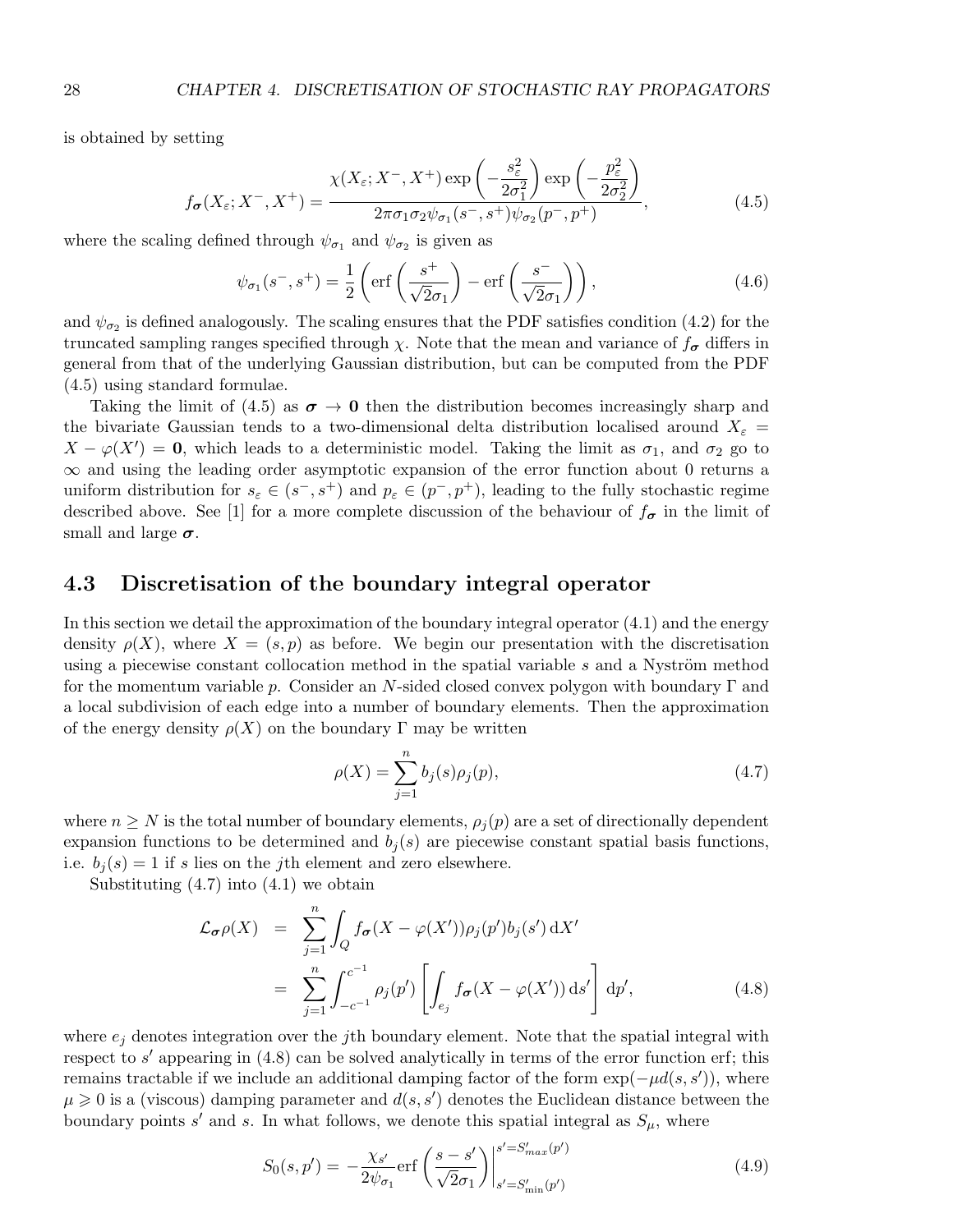for the undamped case when  $\mu = 0$ .

We now change the variable in the momentum integration from  $p = c^{-1} \sin(\theta)$  to the direction angle  $\theta$  and define collocation points  $s_i$ ,  $i = 1, ..., n$ , where  $s_i$  is chosen as the centroid of the ith boundary element. First, note that the PDF  $f_{\sigma}$  defined in Eq. (4.5) can be separated into spatially dependent and directionally dependent components of the form

$$
f_{\boldsymbol{\sigma}}(s_{\epsilon}, p_{\epsilon}) = \left(x_{\epsilon} \frac{\exp\left(-\frac{s_{\epsilon}^2}{2\sigma_1^2}\right)}{\sqrt{2\pi}\sigma_1\psi_{\sigma_1}}\right) \left(x_{p} \frac{\exp\left(-\frac{p_{\epsilon}^2}{2\sigma_2^2}\right)}{\sqrt{2\pi}\sigma_2\psi_{\sigma_2}}\right) = f_{\sigma_1}(s_{\epsilon})f_{\sigma_2}(p_{\epsilon}).
$$

Applying a numerical integration rule such as trapezoidal, Gaussian or Clenshaw-Curtis quadrature with nodes  $p_k$  and weights  $w_k$ , for  $k = 0, ..., K$ , then the combined collocation and Nyström method discretisation of equation (4.1) is given by

$$
(\mathcal{L}_{\sigma}\rho)(s_i, p_{\kappa}) = c^{-1} \sum_{j=1, j \neq i}^{n} \sum_{k=0}^{K} w_k \rho_j(\theta'_k) f_{\sigma_2}(p_{\varepsilon}(\theta_k, \theta'_k)) S_{\mu}(s_i, c^{-1} \sin(\theta'_k)) \cos(\theta'_k), \tag{4.10}
$$

where  $i = 1, ..., n$  and  $\kappa = 0, ..., K$ . The discretisation (4.10) reduces the operator equation (4.3) to a linear system. The solution of this linear system then leads to an approximation for the final equilibrium density distribution  $\rho$  given by (4.7), at a set of momenta  $p_{\kappa}$ ,  $\kappa = 0, ..., K$ .

Notice that the specific set of direction values  $p_{\kappa}$  in (4.10) are defined by the choice of the numerical quadrature method. In addition, the size of the transfer matrix grows with the number of quadrature nodes. In the small  $\sigma$  limit, that is, close to the deterministic dynamics, special numerical quadrature methods could be employed to more efficiently handle the singular perturbation in the PDF as  $\sigma_2 \rightarrow 0$ . In this case, it would be desirable to remove the dependence of the quadrature scheme (for approximating the integral over the momentum variable) from the momentum space discretisation, and hence from the size of the transfer matrix. This is directly achievable by replacing the Nyström method with collocation method in the momentum variable  $p$ .

To apply the collocation method in  $p$  we consider a finite basis approximation of the directionally dependent functions  $\rho_i(p)$  in (4.7)

$$
\rho_j(p) = \boldsymbol{\phi}^T(p)\boldsymbol{\rho}_j,\tag{4.11}
$$

where  $\phi(p) \in \mathbb{R}^{N_p}$  is an  $N_p$  dimensional vector of basis functions and  $\rho_j \in \mathbb{R}^{N_p}$  are unknown expansion coefficients to be determined for each  $j = 1, ..., n$ .

Substituting  $(4.7)$  together with  $(4.11)$  into  $(4.1)$  we obtain

$$
\mathcal{L}_{\sigma}\rho(X) = \sum_{j=1}^{n} \left[ \int_{-c^{-1}}^{c^{-1}} \phi^{T}(p') f_{\sigma_2}(p_{\varepsilon}) S_{\mu}(s, p') dp' \right] \rho_j.
$$

As above we consider spatial collocation points  $s_i$ ,  $i = 1, ..., n$ , taken as the centroids of the corresponding boundary elements and introduce directional collocation points  $p_{\kappa}$  for  $\kappa = 1, ..., N_p$ . The combined collocation method discretisation of equation (4.1) may therefore be written in the form

$$
(\mathcal{L}_{\sigma}\rho)(s_i, p_{\kappa}) = c^{-1} \sum_{j=1}^n \left[ \int_{-\pi/2}^{\pi/2} \phi^T(\theta') f_{\sigma_2}(p_{\varepsilon}(p_{\kappa}, \theta')) S_{\mu}(s_i, c^{-1} \sin(\theta')) \cos(\theta') d\theta' \right] \rho_j
$$
  
=  $\mathbf{v}^T(s_i, p_{\kappa}) \rho_j$  (4.12)

with  $p_{\varepsilon}(p_{\kappa},\theta')=p_{\kappa}-c^{-1}\sin(\theta')$  for all  $i=1,...,n$  and  $\kappa=1,...,N_p$ . In compact matrix notation we may write

$$
\Phi \rho_i = V(s_i) \rho_j, \qquad \forall \, i = 1, ..., n,
$$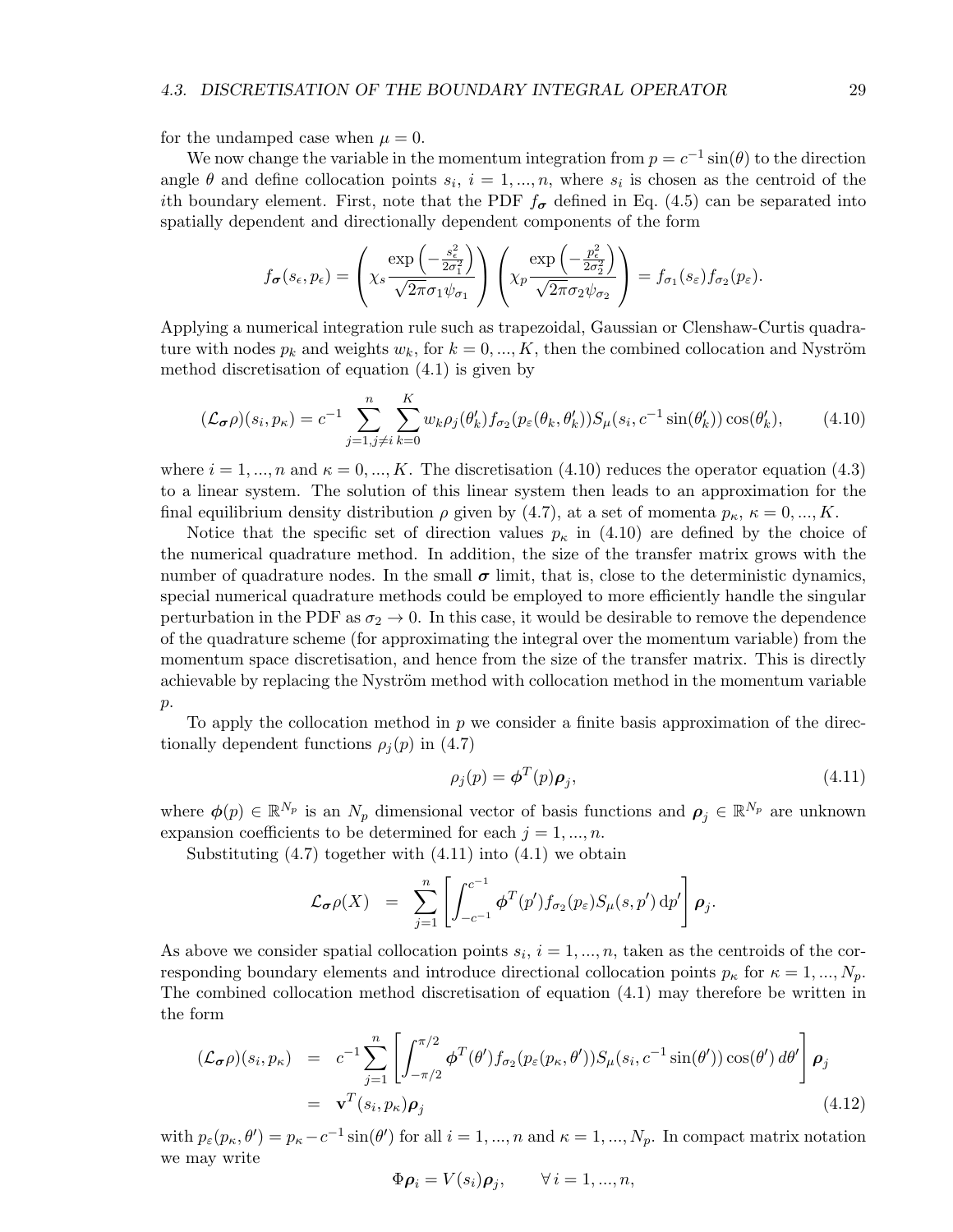

Figure 4.2: Convergence of the integral of the final stationary boundary density along the left hand edge at  $x = 0$  for different values of  $\sigma_2$ . Left: using a direct approximation of the integrals over the momentum variable  $p$ . Right: using a subdivision strategy for the integral over the momentum variable p. Parameter values:  $\sigma_1 = 0$ ,  $c = 1$ ,  $\mu = \pi$  and  $n = 8$ .

where  $\Phi$  is a collocation/interpolation matrix with rows  $\Phi_{\kappa} = \phi^{T}(p_{\kappa})$  and  $V(s_i)$  is a matrix of integral values with rows given by  $V(s_i)_{\kappa} = \mathbf{v}^T(s_i, p_{\kappa}).$ 

Integrals over the direction angle  $\theta'$  in (4.12) can be approximated numerically by any desirable quadrature method. Alternatively, special quadrature strategies may be considered for simulations with small  $\sigma_2$  values due to the singular perturbation as  $\sigma_2 \to 0$ . In addition, notice that the total size of the transfer matrix compared to the Nyström method above has been changed from  $n(K + 1) \times n(K + 1)$  to  $nN_p \times nN_p$ . In the next section we discuss and compare different implementation strategies of (4.10) and (4.12) leading to different convergence properties for smooth densities  $\rho$ .

#### 4.4 Implementation strategies and convergence properties

In this section, we consider a rectangular domain  $(x, y) \in (0, l) \times (0, 0.25)$  where  $l = 0.75$ , and apply uncertain boundary source term of the form

$$
\rho_0(s,p) = \frac{\exp(-p^2/(2\sigma_2^2))}{\sqrt{2\pi\sigma_2^2}\text{erf}\left(1/(\sqrt{2}\sigma_2 c)\right)}
$$
(4.13)

along the left hand edge at  $x = 0$ . A source term  $(4.13)$  arising from an uncertain boundary condition was originally proposed in [1]. For small  $\sigma_2$ , this corresponds to a unit boundary density propagating (on average) in the direction  $p = 0$ , perpendicular to the boundary. For large  $\sigma_2$  it corresponds to randomly directed propagation from the boundary. Such a condition may be applied for all  $s \in \Gamma$ , or on a subset of  $\Gamma$  as in [1]. As  $\sigma_2 \to 0$ , this rectangular domain problem has an analytical ray tracing solution for the stationary interior density  $\rho_{\Omega}(x)$ as detailed in Ref. [11].

In Fig. 4.2 we study the convergence of the integral

$$
I = \int_{-c^{-1}}^{c^{-1}} \rho_j(p) dp = c^{-1} \int_{-\pi/2}^{\pi/2} \rho_j(\theta) \cos(\theta) d\theta = c^{-1} \sum_{k=0}^{K} w_k \rho_j(\theta_k) \cos(\theta_k), \tag{4.14}
$$

where  $\rho_j(p)$  is the directionally dependent expansion function in (4.7), which we compute along the left hand edge at  $x = 0$ . The integral is approximated with the same quadrature rule used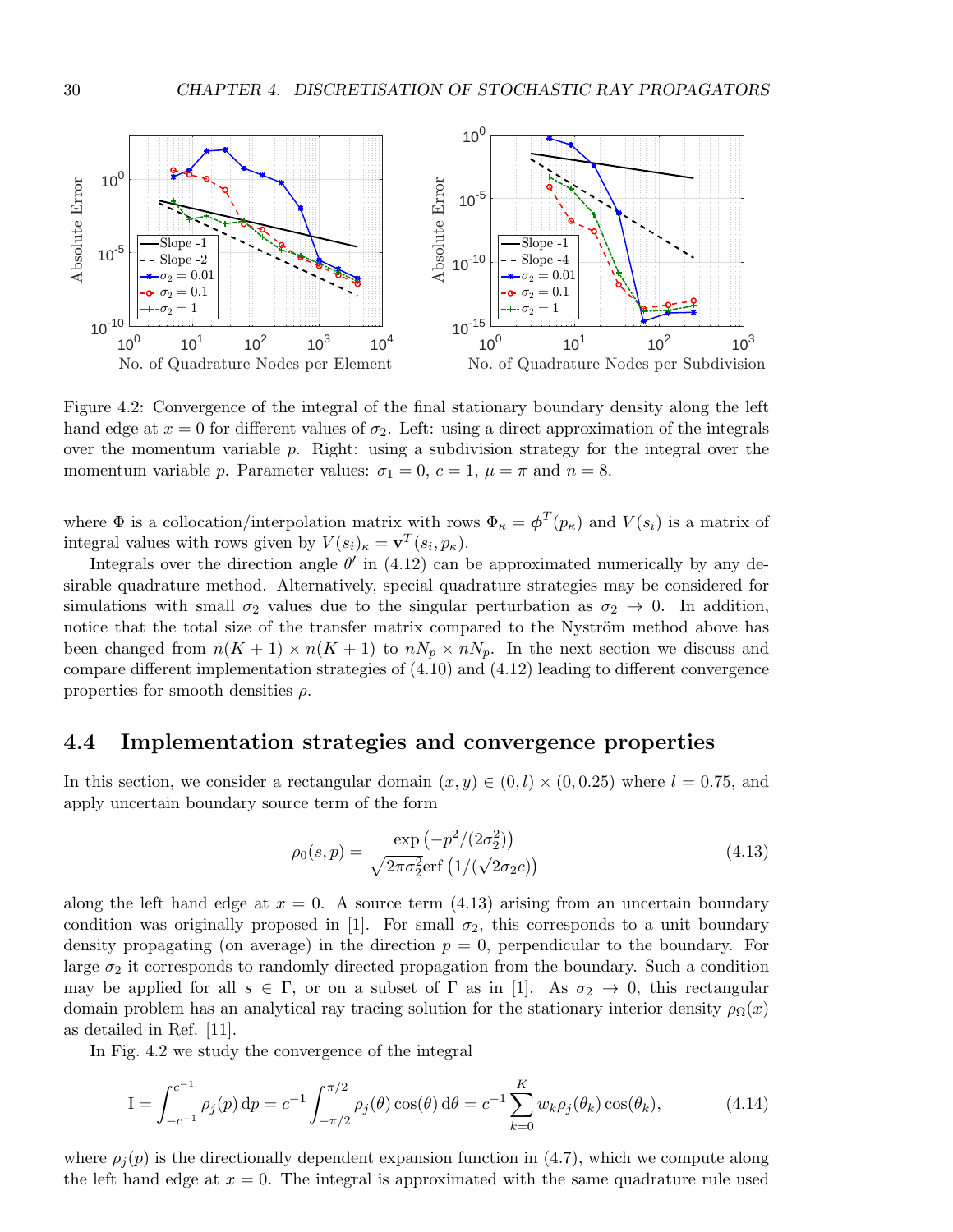in (4.10). We fix the boundary element mesh size taking  $n = 8$  elements in total and take parameter values  $c = 1$ ,  $\mu = \pi$  and  $\sigma_1 = 0$ . Note that due to the nature of the exact solution, the spatial dependence of the solution along each edge of the rectangular domain is only slowly varying when  $\sigma_1$  and  $\sigma_2$  are relatively small and so a relatively coarse boundary element mesh suffices. The number of quadrature nodes is given by  $K_m = 2^m + 1$ , where  $m = 1, ..., 12$  in the left plot of Fig. 4.2 and  $m = 1, ..., 8$  in the right plot of Fig. 4.2. In both plots we plot the absolute error between the integral (4.14) values computed with  $K_m$  and  $K_{m+1}$  quadrature nodes. The plots show the absolute errors corresponding to the  $K_{m+1}$  node number values per element in the left plot and node number values per subdivision in the right plot, respectively.

Note that due to the polygonal nature of the domain and the discontinuous spatial collocation scheme, the direction dependent function  $S_{\mu}$  is not continuous over the whole interval, but is at least piecewise smooth. In order to achieve spectral convergence for smooth density solutions in the discretisation schemes presented above, we must subdivide the momentum coordinate integral in (4.8). The left plot of Fig. 4.2 shows the convergence results for different values of  $\sigma_2$ for a direct approximation of the integral over direction using the Nyström method  $(4.10)$  with Gaussian quadrature. This direct approximation of the directional integral leads to the loss of the spectral convergence, and one only obtains second order convergence for a sufficiently large number of quadrature nodes. The right plot shows the convergence results when subdividing the integral over direction and approximating each sub-integral separately via Gaussian quadrature. In this case we do indeed obtain spectral convergence. Equivalent results can also be obtained using the collocation method (4.12).

#### 4.5 Conclusions

We have described a boundary integral model for uncertain high-frequency wave problems and detailed two discretisation schemes for the approximation of the wave energy density. We have discussed implementation strategies to preserve the spectral convergence properties of high order approximation schemes. However, the number of integration subdivisions grows with the number of spatial collocation points and this quadrature data must be saved or constantly recomputed. Furthermore, in the singularly perturbed case  $\sigma_2 \rightarrow 0$ , it would be beneficial to be able to adaptively refine the quadrature to resolve the increasingly sharp peak in the Gaussian PDF. Again, the implementation of such an adaptive scheme in the Nyström method would require a new set of fixed quadrature points for each element. These issues can be directly addressed by instead using a (spectral) collocation method in the momentum variable, which allows for a greater flexibility to tailor the quadrature scheme. Hence, the results presented here serve as motivation to further develop collocation methods for the discretisation in the momentum variable in future.

#### Acknowledgement

Support from the EPSRC (grant no. EP/M027201/1) and the EU (FP7-PEOPLE-2013-IAPP grant no. 612237 (MHiVec)) is gratefully acknowledged.